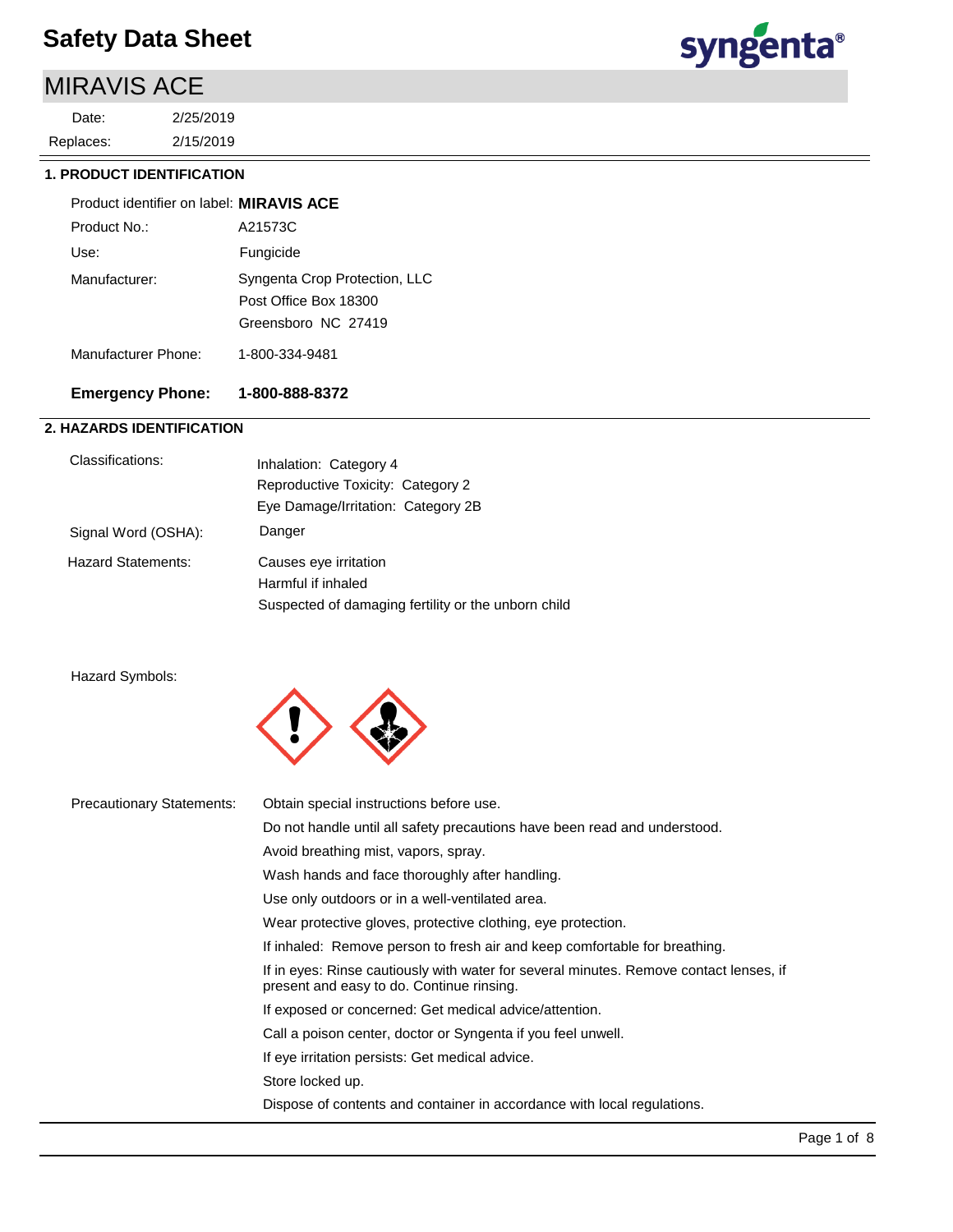## syngenta®

## MIRAVIS ACE

2/15/2019 2/25/2019 Replaces: Date:

Other Hazard Statements: None

#### **3. COMPOSITION/INFORMATION ON INGREDIENTS**

| <b>Chemical Name</b>                                                                                                  | Common Name    | <b>CAS Number</b> | Concentration |
|-----------------------------------------------------------------------------------------------------------------------|----------------|-------------------|---------------|
| Solvent                                                                                                               | Solvent        | 104-76-7          | $<10.0\%$     |
| $1-[2-(2,4-dichloropheny)]-4-propyl-1,3-$<br>dioxolan-2-yl]methyl]-1H-1,2,4-triazole                                  | Propiconazole  | 60207-90-1        | 11.38%        |
| 1H-Pyrazole-4-carboxamide, 3-<br>(difluoromethyl)-N-methoxy-1-methyl-N-[1-<br>methyl-2-(2,4,6-trichlorophenyl)ethyl]- | Pydiflumetofen | 1228284-64-7      | 13.66%        |

Ingredients not precisely identified are proprietary or non-hazardous. Values are not product specifications.

#### **4. FIRST AID MEASURES**

Have the product container, label or Safety Data Sheet with you when calling Syngenta (800-888-8372), a poison control center or doctor, or going for treatment.

| Ingestion:    | If swallowed: Call Syngenta (800-888-8372), a poison control center or doctor immediately for treatment<br>advice. Do not give any liquid to the person. Do not induce vomiting unless told to do so after calling 800-888-<br>8372 or by a poison control center or doctor. Do not give anything by mouth to an unconscious person. |
|---------------|--------------------------------------------------------------------------------------------------------------------------------------------------------------------------------------------------------------------------------------------------------------------------------------------------------------------------------------|
| Eye Contact:  | If in eyes: Hold eye open and rinse slowly and gently with water for 15-20 minutes. Remove contact lenses, if<br>present, after 5 minutes, then continue rinsing eye. Call Syngenta (800-888-8372), a poison control center or<br>doctor for treatment advice.                                                                       |
| Skin Contact: | If on skin or clothing: Take off contaminated clothing. Rinse skin immediately with plenty of water for 15-20<br>minutes. Call Syngenta (800-888-8372), a poison control center or doctor for treatment advice.                                                                                                                      |
| Inhalation:   | If inhaled: Move person to fresh air. If person is not breathing, call 911 or an ambulance, then give artificial<br>respiration, preferably mouth-to-mouth if possible. Call Syngenta (800-888-8372), a poison control center or<br>doctor for further treatment advice.                                                             |
|               | Most important symptoms/effects:                                                                                                                                                                                                                                                                                                     |

Eye irritation

Indication of immediate medical attention and special treatment needed:

There is no specific antidote if this product is ingested.

Treat symptomatically.

#### **5. FIRE FIGHTING MEASURES**

Suitable (and unsuitable) extinguishing media:

Use dry chemical, foam or CO2 extinguishing media. If water is used to fight fire, dike and collect runoff.

Specific Hazards:

None known.

Special protective equipment and precautions for firefighters:

Wear full protective clothing and self-contained breathing apparatus. Evacuate nonessential personnel from the area to prevent human exposure to fire, smoke, fumes or products of combustion.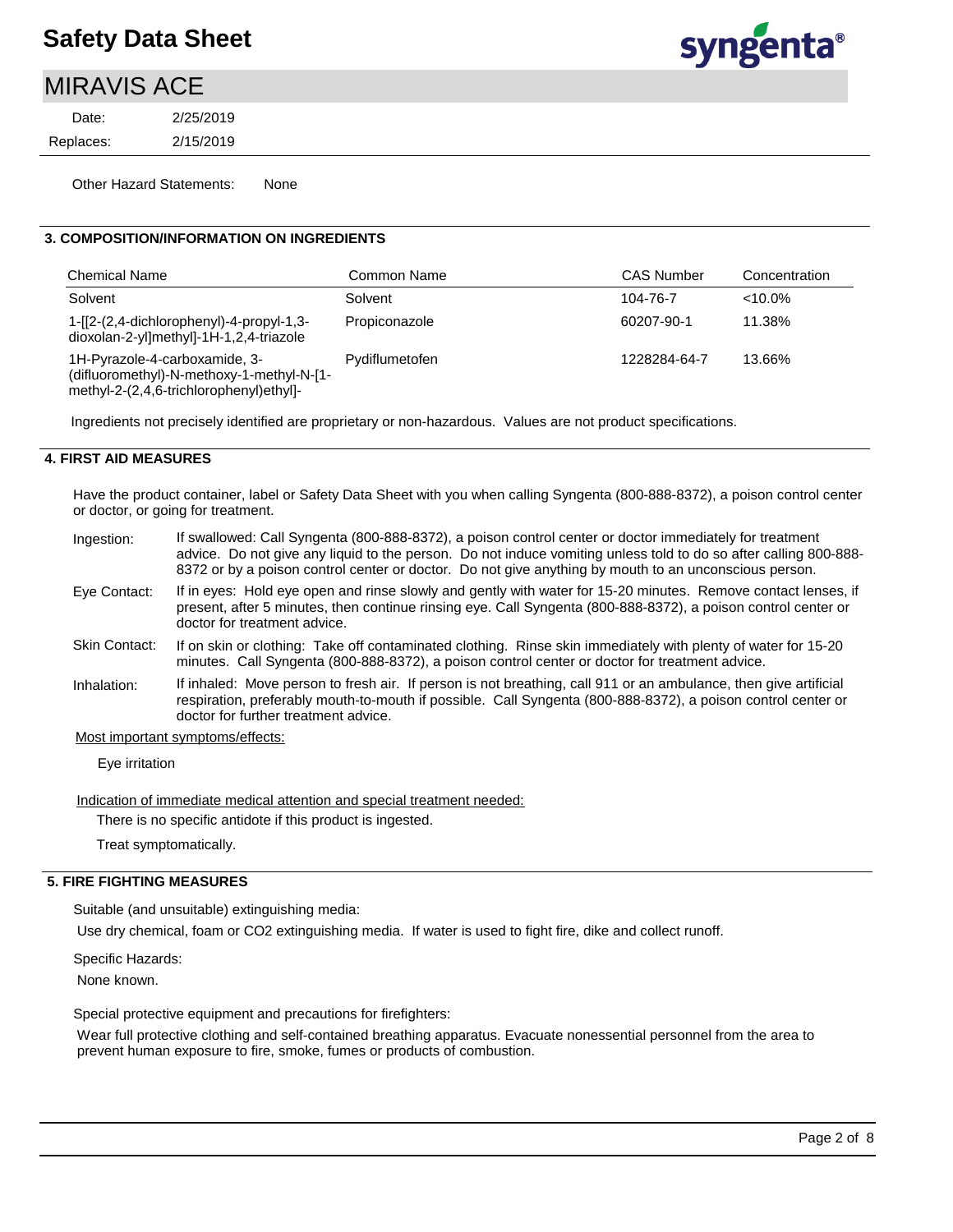## MIRAVIS ACE

2/15/2019 2/25/2019 Replaces: Date:



#### **6. ACCIDENTAL RELEASE MEASURES**

Personal precautions, protective equipment, and emergency procedures: Follow exposure controls/personal protection outlined in Section 8.

Methods and materials for containment and cleaning up:

Control the spill at its source. Contain the spill to prevent from spreading or contaminating soil or from entering sewage and drainage systems or any body of water. Clean up spills immediately, observing precautions outlined in Section 8. Cover entire spill with absorbing material and place into compatible disposal container. Scrub area with hard water detergent (e.g. commercial products such as Tide, Joy, Spic and Span). Pick up wash liquid with additional absorbent and place into compatible disposal container. Once all material is cleaned up and placed in a disposal container, seal container and arrange for disposition.

#### **7. HANDLING AND STORAGE**

Precautions for safe handling:

Store the material in a well-ventilated, secure area out of reach of children and domestic animals. Do not store food, beverages or tobacco products in the storage area. Prevent eating, drinking, tobacco use, and cosmetic application in areas where there is a potential for exposure to the material. Wash thoroughly with soap and water after handling.

Conditions for safe storage, including any incompatibilities:

Store locked up.

#### **8. EXPOSURE CONTROLS/PERSONAL PROTECTION**

#### **THE FOLLOWING RECOMMENDATIONS FOR EXPOSURE CONTROLS/PERSONAL PROTECTION ARE INTENDED FOR THE MANUFACTURE, FORMULATION AND PACKAGING OF THIS PRODUCT.**

#### **FOR COMMERCIAL APPLICATIONS AND/OR ON-FARM APPLICATIONS CONSULT THE PRODUCT LABEL.**

Occupational Exposure Limits:

| <b>Chemical Name</b> | OSHA PEL        | <b>ACGIH TLV</b> | Other                   | Source         |
|----------------------|-----------------|------------------|-------------------------|----------------|
| Solvent              | Not Established | Not Established  | Not Established         | Not Applicable |
| Propiconazole        | Not Established | Not Established  | 5 mg/m <sup>3</sup> TWA | Syngenta       |
| Pydiflumetofen       | Not Established | Not Established  | 5 mg/m3 TWA             | Syngenta       |

#### Appropriate engineering controls:

Use effective engineering controls to comply with occupational exposure limits (if applicable).

#### Individual protection measures:

Ingestion:

Prevent eating, drinking, tobacco usage and cosmetic application in areas where there is a potential for exposure to the material. Wash thoroughly with soap and water after handling.

#### Eye Contact:

Where eye contact is likely, use splash-proof chemical goggles. Facilities storing or utilizing this material should be equipped with an eyewash facility and a safety shower.

#### Skin Contact:

Where contact is likely, wear chemical-resistant (such as nitrile or butyl) gloves, coveralls, socks and chemical-resistant footwear.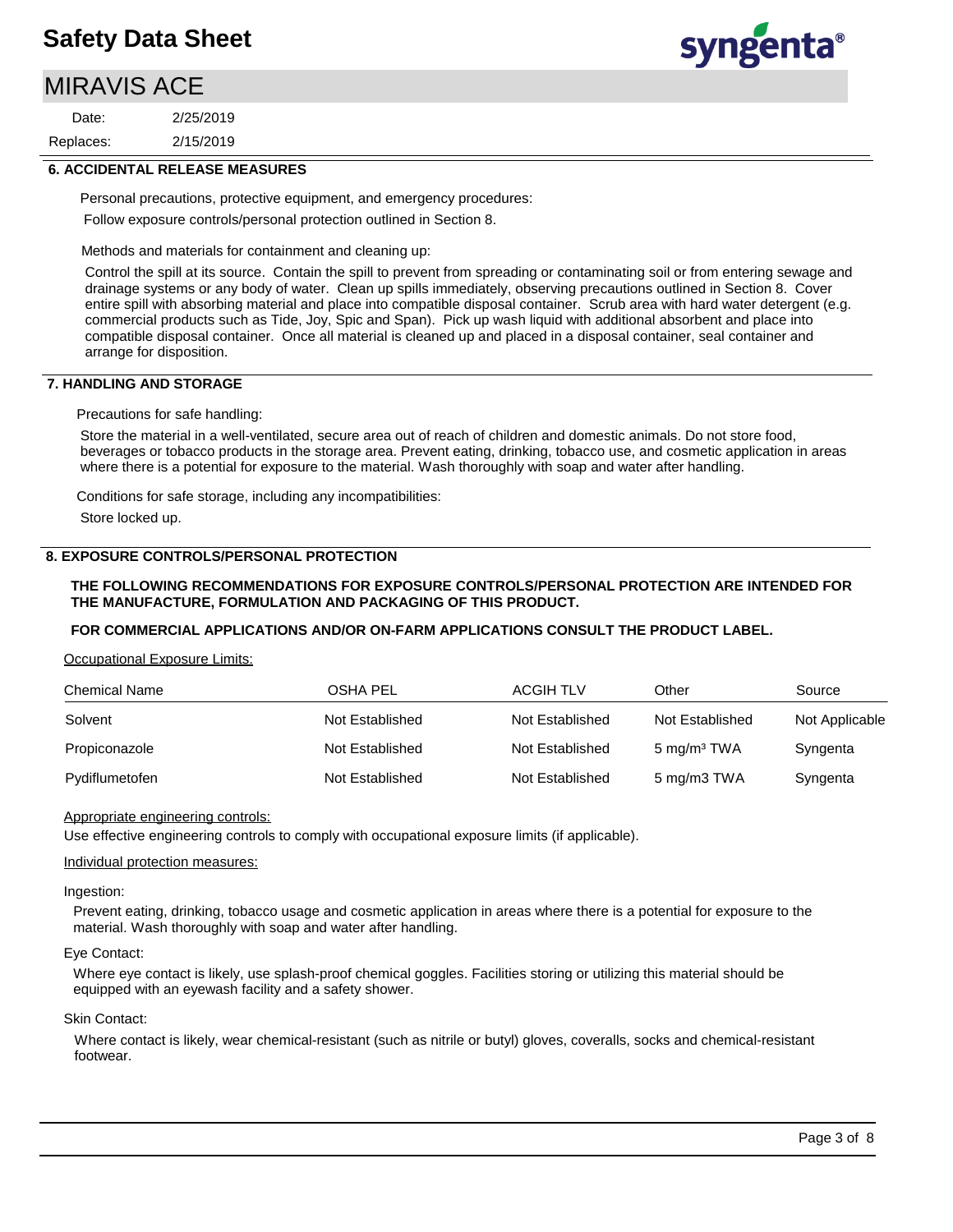$\sim$   $\sim$   $\sim$ 

## syngenta®

| VIIKAVIƏ AUE I |           |  |  |  |
|----------------|-----------|--|--|--|
| Date:          | 2/25/2019 |  |  |  |
| Replaces:      | 2/15/2019 |  |  |  |
|                |           |  |  |  |

Inhalation:

A combination particulate/organic vapor respirator should be used until effective engineering controls are installed to comply with occupational exposure limits, or until exposure limits are established. Use a NIOSH approved respirator with an organic vapor (OV) cartridge or canister with any R, P or HE filter.

Use a self-contained breathing apparatus in cases of emergency spills, when exposure levels are unknown, or under any circumstances where air-purifying respirators may not provide adequate protection.

#### **9. PHYSICAL AND CHEMICAL PROPERTIES**

| Appearance: Beige liquid                              |                                                               |
|-------------------------------------------------------|---------------------------------------------------------------|
| Odor: Aromatic                                        |                                                               |
| Odor Threshold: Not Applicable                        |                                                               |
| $pH: 7-9%$ in water                                   |                                                               |
| Melting point/freezing point: Not Available           |                                                               |
|                                                       | Initial boiling point and boiling range: Not Applicable       |
|                                                       | Flash Point (Test Method): >106°C (Pensky-Martens CC)         |
| Flammable Limits (% in Air): NotAvailable             |                                                               |
| Flammability:                                         | Not Available                                                 |
|                                                       | Vapor Pressure: Propiconazole 4.2 x 10(-7) mmHg @ 77°F (25°C) |
|                                                       | Pydiflumetofen 0.0053mPA @ 77°F (25°C)                        |
| Vapor Density: Not Available                          |                                                               |
| Relative Density: 1.1 g/ml                            |                                                               |
|                                                       | Solubility (ies): Propiconazole 0.1 g/l @ 68°F (20°C)         |
|                                                       | Pydiflumetofen 1.5 mg/l @ 77°F (25°C)                         |
| Partition coefficient: n-octanol/water: Not Available |                                                               |
| Autoignition Temperature: 425°C                       |                                                               |
| Decomposition Temperature: Not Available              |                                                               |
| Viscosity: 490mPa @ 68°F (20°C)                       |                                                               |
| Other: None                                           |                                                               |

#### **10. STABILITY AND REACTIVITY**

Incompatible materials: None known. Possibility of hazardous reactions: Will not occur. Chemical stability: Stable under normal use and storage conditions. Reactivity: Not reactive. Conditions to Avoid: None known.

Hazardous Decomposition Products: Not Available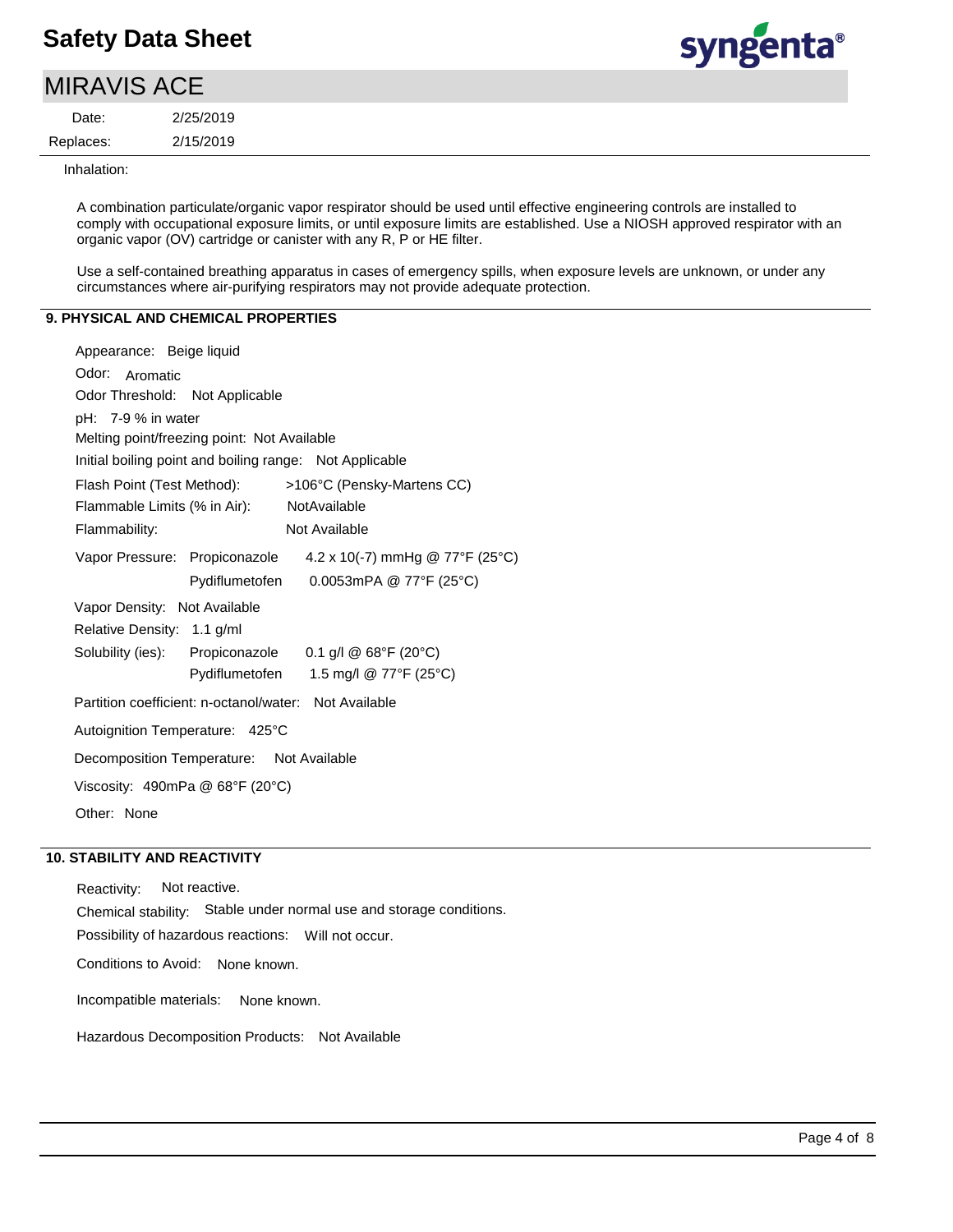### MIRAVIS ACE

2/15/2019 Replaces: Date:

2/25/2019



#### **11. TOXICOLOGICAL INFORMATION**

#### **Health effects information**

Likely routes of exposure: Dermal, Inhalation

Symptoms of exposure: Eye irritation

Delayed, immediate and chronic effects of exposure: Developmental toxicity, Eye irritation

#### Numerical measures of toxicity (acute toxicity/irritation studies (finished product))

| Ingestion:                 | Oral (LD50 Rat):       | > 2000 mg/kg body weight |
|----------------------------|------------------------|--------------------------|
| Dermal:                    | Dermal (LD50 Rat):     | > 5000 mg/kg body weight |
| Inhalation:                | Inhalation (LC50 Rat): | $> 2.13$ mg/l            |
| Eye Contact:               | Moderate Irritant      |                          |
| Skin Contact:              | Non-Irritating         |                          |
| <b>Skin Sensitization:</b> | Not a skin sensitizer. |                          |

#### Reproductive/Developmental Effects

Propiconazole: Some evidence of adverse effects on development, based on animal experiments.

Pydiflumetofen: No evidence of adverse effects on sexual function and fertility, or on development, based on animal experiments.

#### Chronic/Subchronic Toxicity Studies

Propiconazole: None observed.

Pydiflumetofen: Not Applicable

#### **Carcinogenicity**

Propiconazole: Increased hepatocellular adenomas, combined adenomas/carcinomas, and hepatocellular carcinomas observed in male mice in a chronic oral feeding study. However, animals in the high dose group for this study showed excessive toxicity; furthermore, the high dose exceeded the Maximum Tolerated Dose determined in the 90-day range finding study. No treatment-related tumors were seen in female mice in this mouse chronic feeding study. No tumors were noted in a chronic rat study.

Pydiflumetofen: Liver tumors noted in mice that are not relevent to humans.

| <b>Chemical Name</b>                                                                                                  | NTP/IARC/OSHA Carcinogen                                                                                       |
|-----------------------------------------------------------------------------------------------------------------------|----------------------------------------------------------------------------------------------------------------|
| Solvent                                                                                                               | No                                                                                                             |
| 1-[2-(2,4-dichlorophenyl)-4-propyl-1,3-<br>dioxolan-2-yl]methyl]-1H-1,2,4-triazole                                    | No.                                                                                                            |
| 1H-Pyrazole-4-carboxamide, 3-<br>(difluoromethyl)-N-methoxy-1-methyl-N-[1-<br>methyl-2-(2,4,6-trichlorophenyl)ethyl]- | No.                                                                                                            |
| <b>Other Toxicity Information</b><br>Not Available                                                                    |                                                                                                                |
| <b>Toxicity of Other Components</b><br>Solvent                                                                        |                                                                                                                |
|                                                                                                                       | May be harmful if absorbed through the skin. Causes severe eye irritation. May cause respiratory and digestive |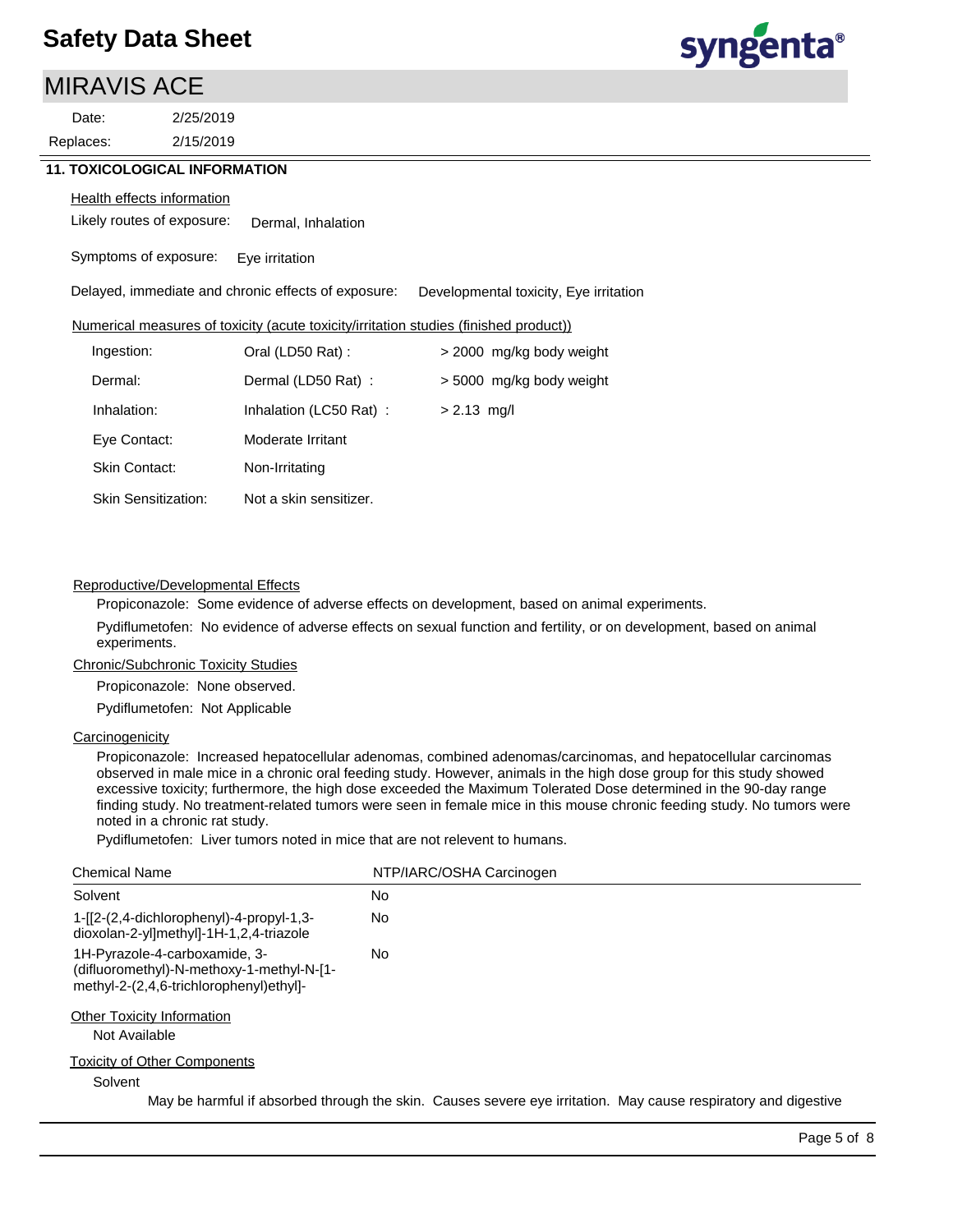### MIRAVIS ACE



| Date:                | 2/25/2019                                      |                                               |
|----------------------|------------------------------------------------|-----------------------------------------------|
| Replaces:            | 2/15/2019                                      |                                               |
|                      | tract irritation. Causes mild skin irritation. |                                               |
| <b>Target Organs</b> |                                                |                                               |
|                      | <b>Active Ingredients</b>                      |                                               |
|                      | Propiconazole:                                 | Liver                                         |
|                      | Pydiflumetofen:                                | Not Available                                 |
|                      | Inert Ingredients                              |                                               |
| Solvent:             |                                                | Eye, skin, respiratory tract, digestive tract |
|                      |                                                |                                               |

#### **12. ECOLOGICAL INFORMATION**

Eco-Acute Toxicity

Propiconazole:

Fish (Rainbow Trout) 96-hour LC50 0.83 ppm Invertebrate (Water Flea) 48-hour EC50 3.2 ppm Green Algae 9-day EC50 0.72 ppm Bird (Mallard Duck) 14-day LD50 2510 mg/kg

Pydiflumetofen:

Green Algae 96-hour ErC50 >5.9 mg/l

Fish (Rainbow Trout) 96-hour LC50 .18 mg/l

#### Environmental Fate

Propiconazole:

The information presented here is for the active ingredient, propiconazole.

Low bioaccumulation potential. Not persistent in soil. Stable in water. Low mobility in soil. Sinks in water (after 24 h). Pydiflumetofen:

Not readily biodegradable, does not bioaccumulate.

#### **13. DISPOSAL CONSIDERATIONS**

#### Disposal:

Do not reuse product containers. Dispose of product containers, waste containers, and residues according to local, state, and federal health and environmental regulations.

Characteristic Waste: Not Applicable

Listed Waste: Not Applicable

#### **14. TRANSPORT INFORMATION**

DOT Classification Ground Transport - NAFTA Not regulated **Comments** Water Transport - International Proper Shipping Name: Environmentally Hazardous Substance, Liquid, N.O.S. (Propiconazole, Pydiflumetofen), Marine Pollutant Hazard Class: Class 9 Identification Number: UN 3082 Packing Group: PG III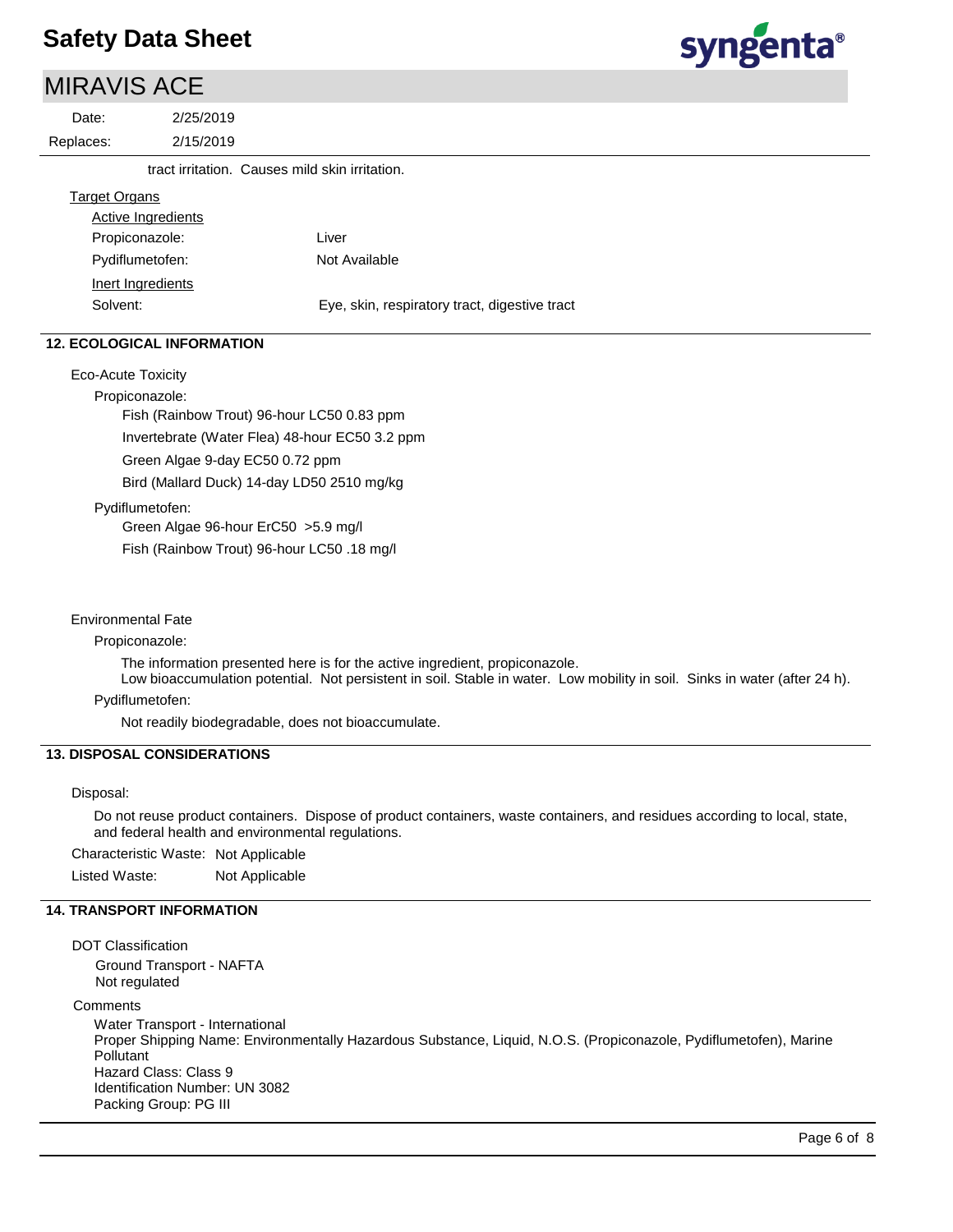## MIRAVIS ACE

2/15/2019 2/25/2019 Replaces: Date:



Air Transport

Proper Shipping Name: Environmentally Hazardous Substance, Liquid, N.O.S. (Propiconazole, Pydiflumetofen), Marine Pollutant Hazard Class: Class 9 Identification Number: UN 3082 Packing Group: PG III

#### **15. REGULATORY INFORMATION**

Pesticide Registration:

This chemical is a pesticide product registered by the Environmental Protection Agency and is subject to certain labeling requirements under federal pesticide law. These requirements differ from the classification criteria and hazard information required for safety data sheets, and for workplace labels of non-pesticide chemicals. Following is the hazard information as required on the pesticide label:

Caution: Harmful if swallowed. Causes moderate eye irritation. Avoid contact with eyes or clothing. Wear appropriate protective eyewear such as goggles, face shield, or safety glasses. Wash thoroughly with soap and water after handling and before eating, drinking, chewing gum, using tobacco or using the toilet. Remove and wash contaminated clothing before reuse.

EPA Registration Number(s):

EPCRA SARA Title III Classification: Section 311/312 Hazard Classes: Section 313 Toxic Chemicals: 100-1645 See Section 2 Hazards Propiconazole 11.38% (CAS No. 60207-90-1)

RCRA Hazardous Waste Classification (40 CFR 261): Not Applicable TSCA Status: Exempt from TSCA, subject to FIFRA CERCLA/SARA 304 Reportable Quantity (RQ): Not Applicable

#### **16. OTHER INFORMATION**

| <b>NFPA Hazard Ratings</b>                            |  | <b>HMIS Hazard Ratings</b> |   |        | Minimal  |
|-------------------------------------------------------|--|----------------------------|---|--------|----------|
| Health:                                               |  | Health:                    | 2 |        | Slight   |
| Flammability:                                         |  | Flammability:              |   |        | Moderate |
| Instability:                                          |  | Reactivity:                | 0 |        | Serious  |
|                                                       |  |                            |   |        | Extreme  |
| Syngenta Hazard Category: D                           |  |                            |   | $\ast$ | Chronic  |
| For non-americans' questions about this product solli |  |                            |   |        |          |

For non-emergency questions about this product call:

1-800-334-9481